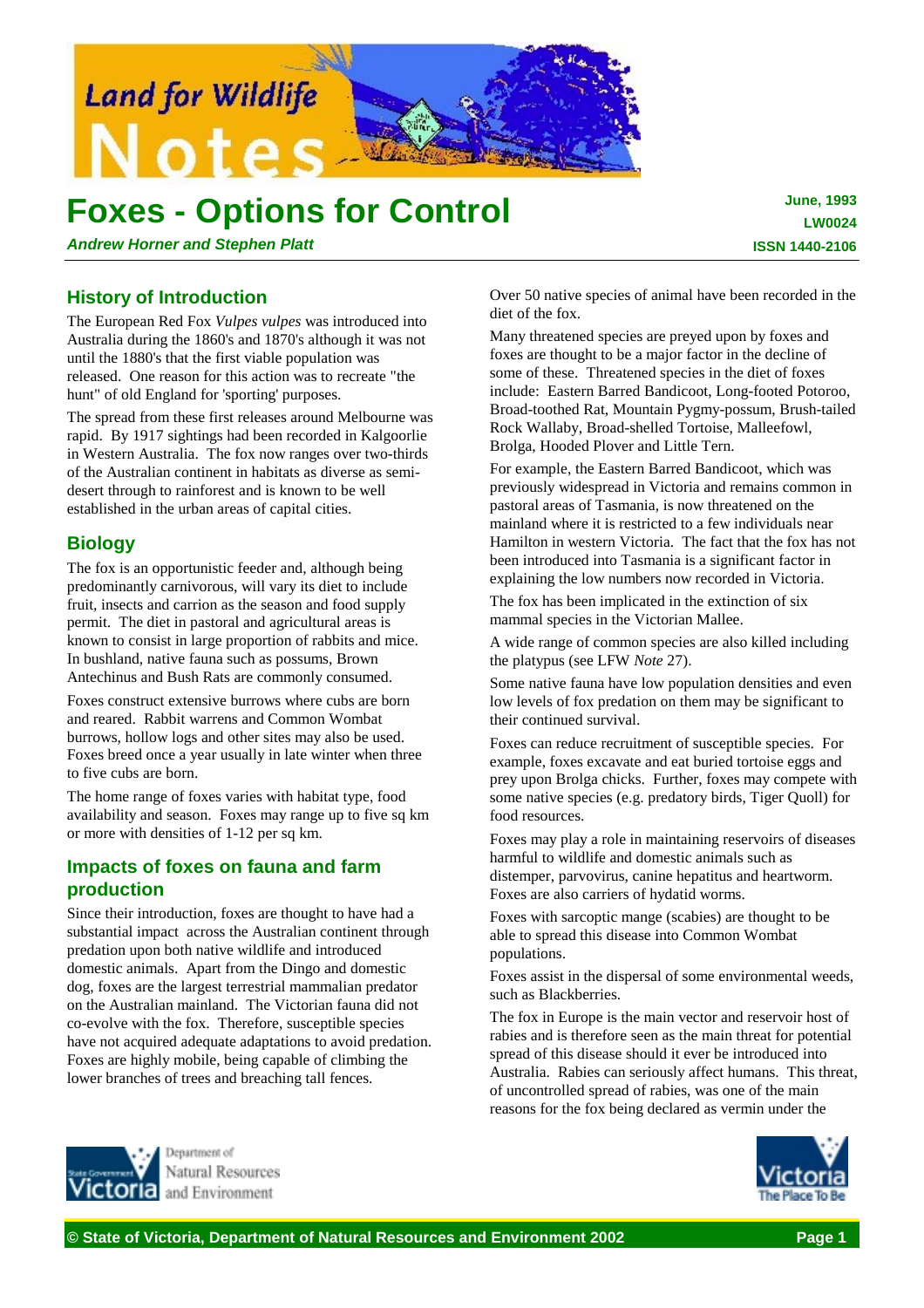*Vermin and Noxious Weeds Act* 1958 thus requiring control by landholders.

The impact of the fox on the pastoral industry has not been thoroughly investigated. Research has suggested that the fox has been over-rated as a predator of otherwise viable lambs; however, in some instances large numbers of lamb deaths have been attributed to fox predation. Foxes also disturb and kill poultry.

However, there is hope of limiting the effects of foxes. Existing methods of fox control have proved successful in the recovery of some threatened mammal species. For example, a fox control program has led to increased numbers of Numbats in Western Australia.

## **The main methods of control.**

Fox control programs are most effective when they cover a large area so that fox populations will take longer to rebuild. This will usually involve a co-ordinated program with adjoining landholders operating at the same time and preferably more than once a year, ideally during Spring and Autumn. Co-operative approaches will also reduce the costs to individuals of fox control.

The planning and monitoring of fox control should be thorough. Expert advice can be valuable at this stage. The Department of Natural Resources and Environment offers such advice. Advice is also available from private consultants.

If fox control over the entire landscape is not feasible, then provision of some 'safe havens', subject to intensive control, for wildlife or domestic animals, may be an alternative.

Fox control may lead to an increase in rabbit numbers or feral cats. Therefore, control measures for a range of introduced species may need to operate in unison.

Potential off-target poisoning of domestic dogs and wildlife must be considered and limits the range of techniques available for different situations. Larger properties generally have more options available to them than smaller properties located in areas with higher densities of human populations.

The main techniques are:

#### *1. Poisoning:*

This method consists of laying a portion of meat, usually liver or a prepared product known commercially as FOXOFFR, in the soil at a depth of about 8 to 10 cm. The poison used is commonly known as 1080 (ten eighty). This is a restricted chemical and is not available to the public. 1080 baits are only prepared and sold at some nominated work centres of the Department of Natural Resources and Environment (NRE). The NRE officer authorised to issue or prepare the baits will assess the suitability of the property or properties for a 1080 fox baiting program. The NRE officer will need to be satisfied that the laying of 1080 baits is warranted and can be done in a safe manner. Landholders intending to lay baits must inform neighbours of their intention to do so and display

signs indicating that poison has been laid on their land. This is a legal requirement and is done to safeguard against the possibility of unintentional poisoning of domestic pets. Baits that are not taken must be collected. The use of nonpoisoned baits (or 'free feed'), to assess the potential impact on non-target species prior to a baiting campaign, is advisable and may be mandatory.

#### *2. Shooting:*

One method involves a number of shooters spacing themselves outside the bush or cover used by foxes and sending in dogs to chase the foxes out into the open toward the shooters. Small well-trained terrier-type dogs are preferable as they are less likely to threaten wildlife such as wallabies or kangaroos, which may use the same bush as cover. A large fox hound or hunting dog is easily capable of running down and killing a kangaroo. Spotlighting is another method used with good results. A technique known as "whistling" for attracting foxes, particularly young cubs, toward the shooter by whistling is used successfully by some hunters. Spotlight shooting is biased toward taking yearling foxes and may not have the desired impact on more experienced foxes.

Landholders may be able to obtain the services of experienced shooters through local shooting organisations.

#### *3. Fumigation:*

Fumigants are also used for the control of foxes in their den. Extreme care should be taken when handling any fumigants (or other potentially dangerous chemicals). Manufacturers' instructions and warnings should be carefully observed. Fumigation programs will be most successful in October when the cubs are still in the dens during the day. Ask at your local NRE office for detailed information on the use of fumigants.

#### *4. Fencing:*

The cost of erecting a high mesh fence capable of excluding foxes is not a practical solution for most situations. The electric fencing commonly found on farms is not adequate to exclude foxes as the spacings are too wide and the foxes have little difficulty in rapidly passing between the wires of an operating fence. A well designed and maintained electric fence with reduced distance between wire spacings will, however, give a high degree of control and should be a viable option to protect small reserves or vulnerable livestock. NRE staff can provide more detailed advice on appropriate designs.

#### *5. Biological Control:*

This method holds the hope of long term future control of the fox population across the Australian continent. Research is currently being undertaken by the CSIRO Division of Wildlife and Ecology into immunosterilisation as a viable method of fox control. Field application of biological control techniques, should they be successfully developed and socially acceptable, are unlikely to occur in the next decade.